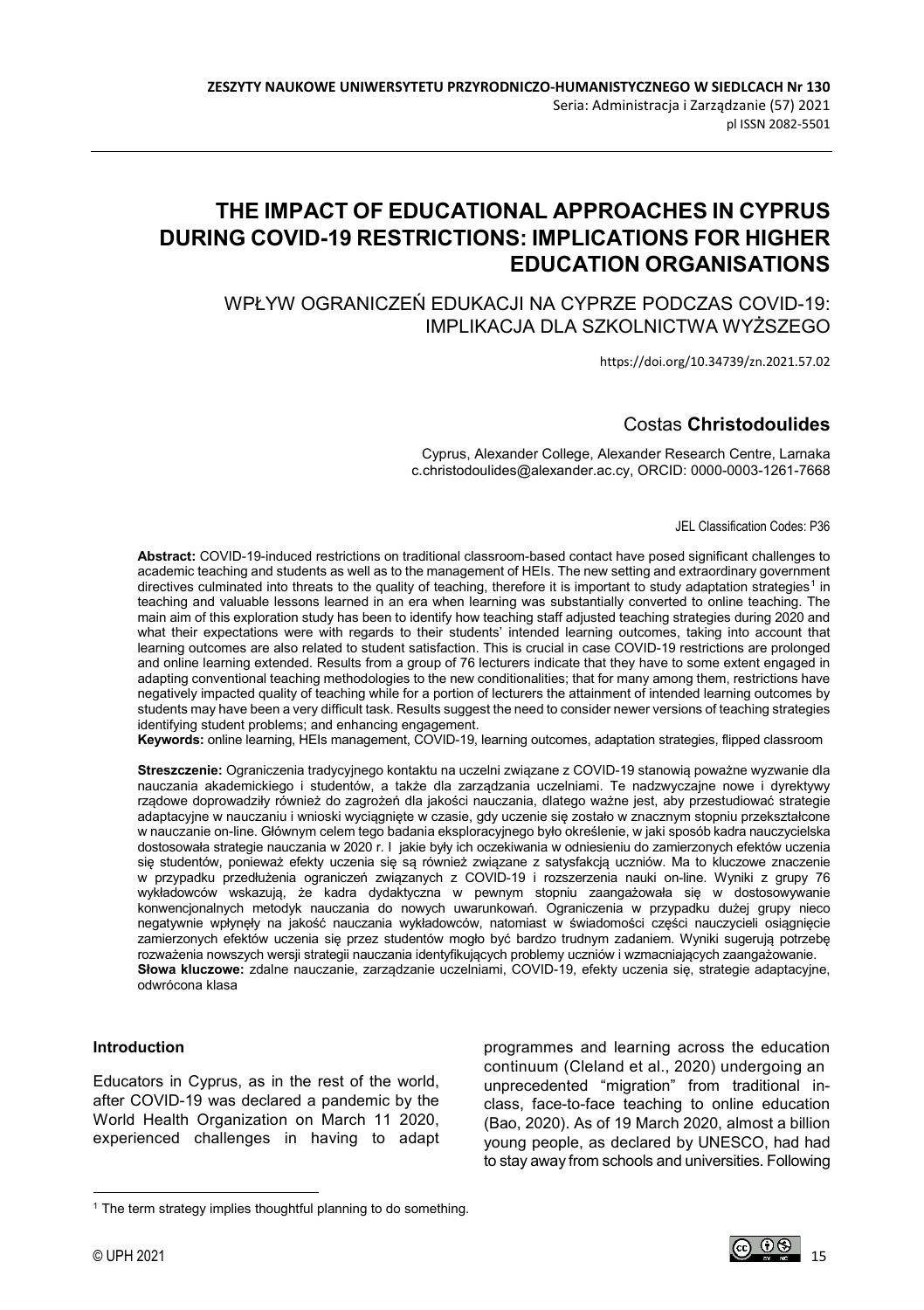the government's requirements for "non-stop teaching and learning," coordinated under a common European response to the outbreak of COVID-19 (Coronavirus European response, 2020), most Higher Education Institutes (HEIs) in Cyprus transitioned to distance learning mode of delivery for each Programme of Study, utilizing online and digital tools and techniques (CYQAA, 10 March 2020). HEIs maintained that "the high quality of education offered by universities in Cyprus continues to be assured, with the active support and constructive contribution of the Cyprus Agency of Quality Assurance and Accreditation in Higher Education (CYQAA)" (Rectors Conference, 2020). Within a short time span, hundreds of faculty members across all types of Higher Education settings, started to teach online while their homebound students attended courses through specialized platforms, following the guidance by CYQAA which emphasized the need to save the academic year from coronavirus (CYQAA, 10 March 2020).

On 31 March, the CYQAA issued Guidelines for Quality Assurance and alternative forms of student evaluation, therefore allowing remote studying and assessment, whilst facilitating many international students who were not permitted to return to Cyprus from their home countries. Approximately 27,000 European and international students are enrolled in HEIs in Cyprus, which is about half of the total student population, based on Ministry of Education calculations.

## **Literature Review**

Teaching techniques and approaches are of paramount importance (Toquero, 2020)<sup>2</sup>. Online learning techniques facilitate flexibility of time management and place of teaching (i.e. home) as argued by Corbeil (2007) while – under specific circumstances – they may allow students to selfregulate learning, e.g. via video on demand (Sha Looi et al., 2012). Online Learning tools in Higher Education can enhance high quality of teaching (Caballero-Hernandez, 2020). Within a short period of time after its onset, the COVID-19 pandemic highlighted the role of remote working, e-learning, video streaming on a broad scale (Ebner et al., 2020). Though the aforementioned are true, there is still "ambiguity and disagreement about what to teach, how to teach, the workload of teachers and students, the teaching environment, and the implications for education equity" (Ali, 2020). What is more, deficiencies such as the teachers'

inexperience in online teaching or a complex environment at home, do exist (Murgatrotd, 2020).

From the perspective of HEIs Management Teams (MTs), student satisfaction (which is linked to perceived Learning Outcomes), derived from measures such as curricula amendments, is crucial since changes are brought to bear on education performance and attainment goals (Choi et al., 2020). Baber (2020) found that specific factors such as interaction in the classroom, student motivation, course structure, instructor knowledge, and facilitation positively influence students' perceived learning outcome (LO) and student satisfaction. Further, children with Attention-Deficit/Hyperactivity Disorder have faced significant challenges in adapting to online learning during the pandemic (Hai et al., 2021) and one may legitimately consider that the same may be true for University students with Attention-Deficit/Hyperactivity Disorder.

Therefore, COVID-19 induced changes such as lockdowns and restrictions to movement and face-to-face study, and the shift to distance learning can influence the quality of teaching, the level of LO attainment by students, and student performance and satisfaction which are in turn related to the performance of Higher Education Institutes. Research indicates that during the forceful shift from face-to-face to distance learning mode, students perceived the image of HEIs as one grappling with chaos. This might be because students and instructors cannot see and communicate with each other face-to-face, therefore HEIs should compensate for this disadvantage. Therefore, HEIs leadership should act in a manner which provides insights towards facilitating educational policies that could promote students' positive perception of distance learning in turbulent times (Kulikowski et al., 2021).

The main aim of this study has been to explore the adaptation of learning methods<sup>3</sup> in Higher Education settings in Cyprus, during the transition from face-to-face learning to online teaching amid COVID 19 restrictions and to offer some input on the ongoing discussions about quality of teaching and student learning outcomes. This kind of research is useful in contributing toward a finetuned adaptation of the learning process to the new conditions posed by the pandemic.

## **Methodology**

The participants consisted of 76 academics from four HEIs in Cyprus, who after approval by the

 $\overline{a}$ 

<span id="page-1-0"></span> $2$  Techniques signify a series of steps that an instructor takes to employ any general model being used in the classroom, see Orlich, D.C., and al. (2012). *Teaching strategies: A guide to effective instruction*. Cengage Learning.<br><sup>3</sup> The term method implies some orderly way of doing something.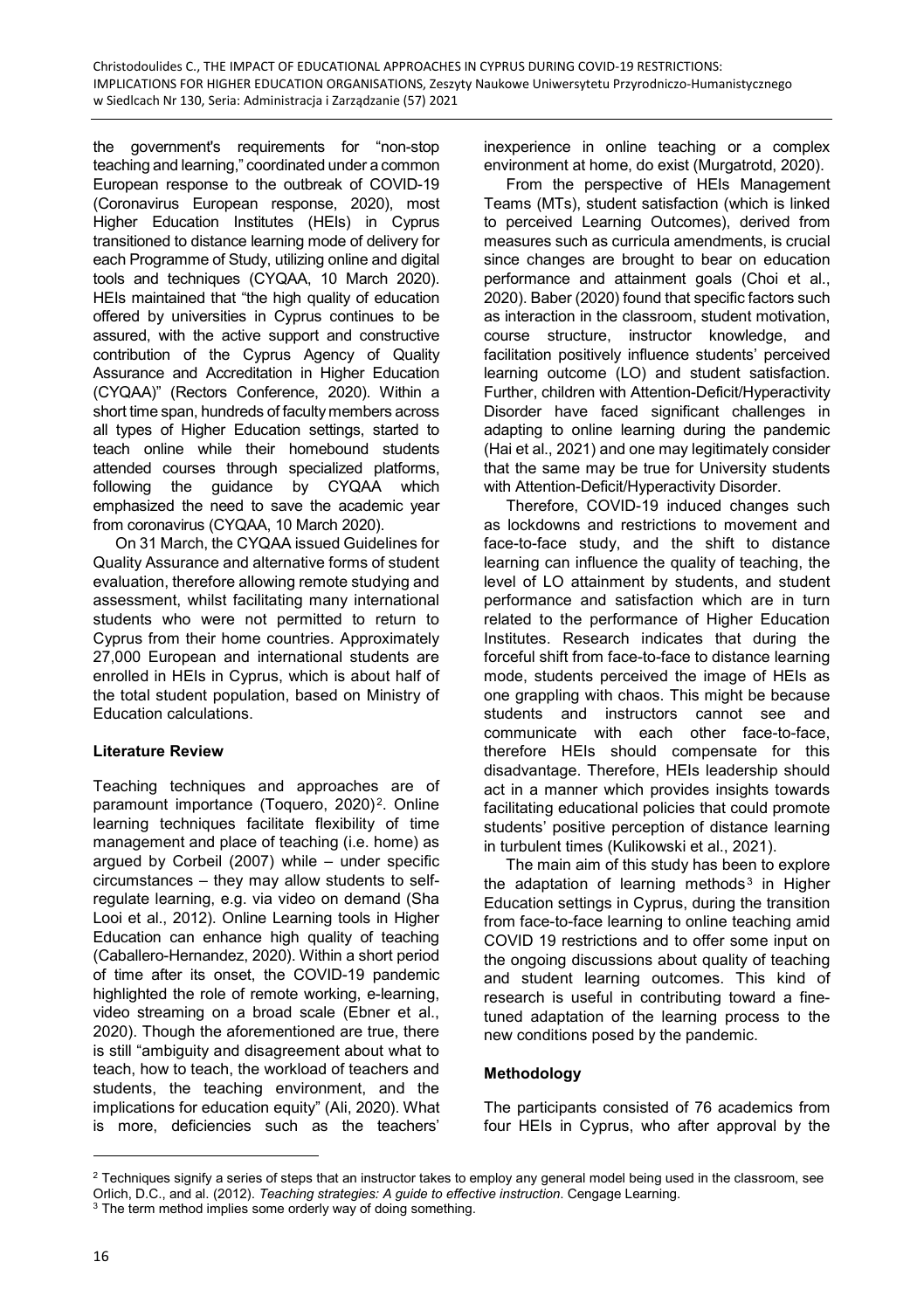National Bioethics Committee of Cyprus (EEBK ΕΠ 2021.01.127), were administered an online questionnaire consisting of fifteen items.

#### **Sociodemographic characteristics of the sample**

The majority of participants have more than ten years of teaching experience (57%); 12% have taught for more than six years and the rest of them for five years or less. As regards their employment status, the majority (n=41) are full-time personnel, the rest have a part-time employment contract. 89% of participants usually teach (last three years) at undergraduate level or at both undergraduate and postgraduate level.

## **Results**

The vast majority of the sample (97%) received and/or discussed guidelines or best practices in teaching online during COVID-19, and were therefore familiar with distance learning strategies and methodologies (Fig. 1). Nevertheless, only 15% of the respondents had specifically discussed best practices for teaching with peers at the time.

Figure 2 shows that 47% of the sample experienced a fundamental shift of teaching strategy/methodology due to COVID-19 restrictions while 51% made at least minor interventions to teaching strategy and methodology of teaching due to COVID-19 related restrictions.

Figure 3 shows that out of twenty techniques, teachers pointed to discussion, lectures, and case study as the most helpful ones in transferring knowledge/learning outcomes to students during COVID-19 restrictions. Following closely are assignments, exercises and break-out rooms for collaboration.

The next figure (Fig. 4) shows that, out of twenty techniques, instructors felt that external activities, lectures and role playing were the three least useful.

Instructors selected which three (among twenty) teaching/learning methods and techniques they would consider indispensable for implementation should COVID-19 restrictions carry on into the next year (Fig. 5). Again, lectures, discussions, assignments were by far the top three methods favoured by academics.



**Figure 1.** Guidelines and Best Teaching Practices. Source: own calculation on the basis of research results.



**Figure 2.** Changes to Teaching Strategies Source: own calculation on the basis of research results.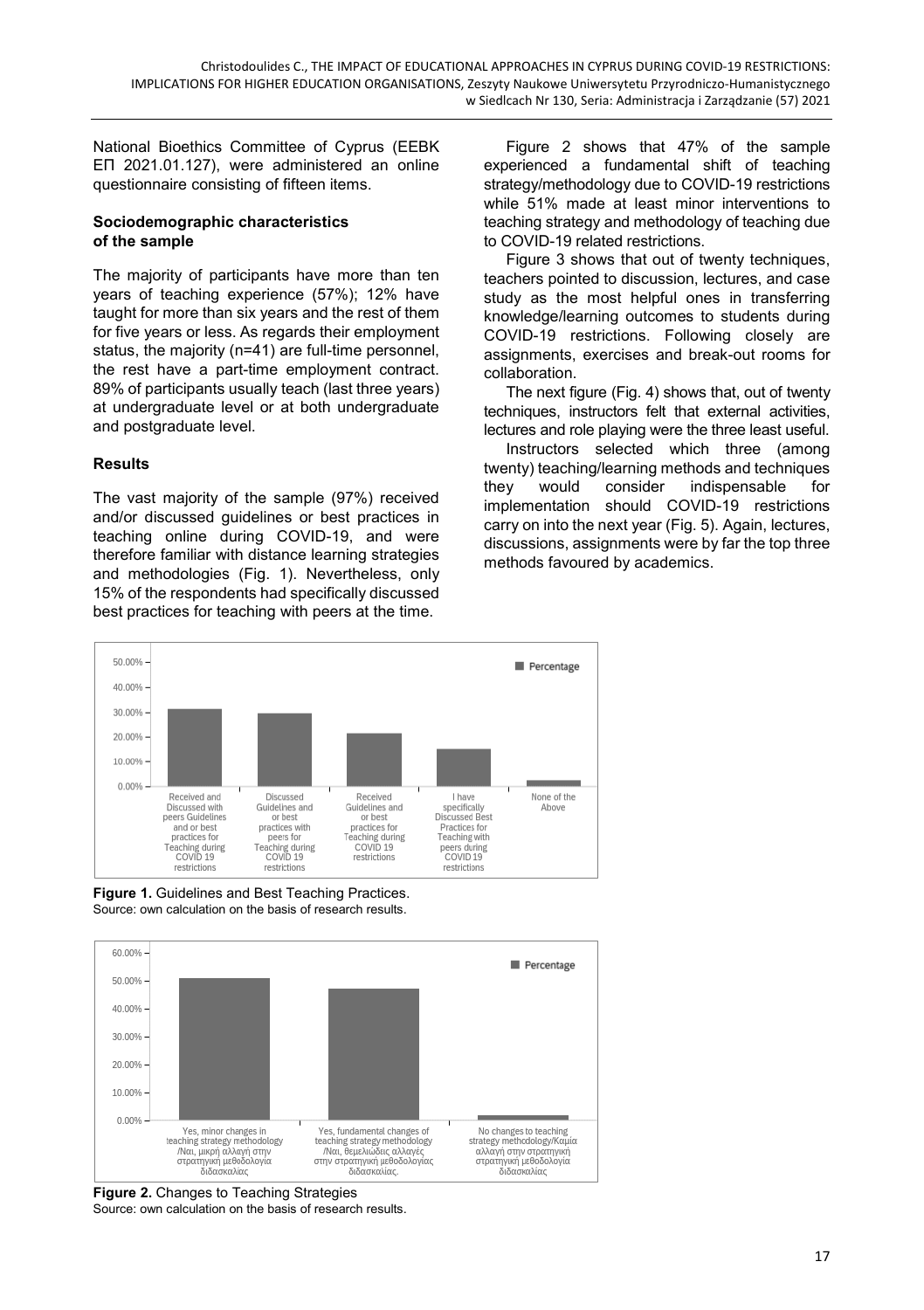

**Figure 3.** Most helpful techniques

Source: own calculation on the basis of research results.



**Figure 4.** Least Helpful Techniques Source: own calculation on the basis of research results.



**Figure 5.** Indispensable Techniques in online learning Source: own calculation on the basis of research results.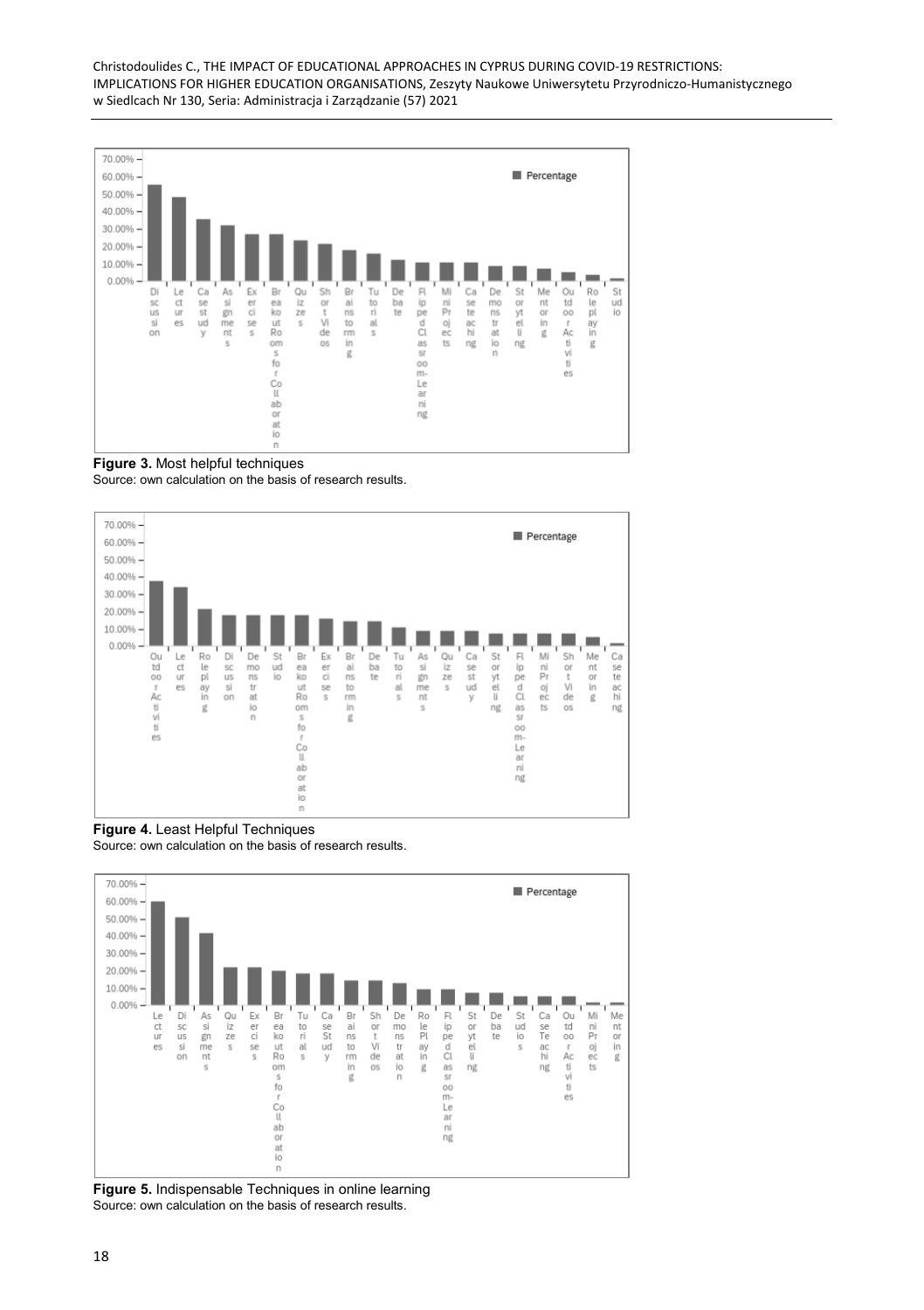Instructors were asked to assess the positive or negative impact of COVID-19 restrictions on the quality of their delivery (Fig. 6). As many as 40% of the respondents reported a somewhat negative impact on the quality of teaching whereas 32% suggested that the quality of teaching was positively influenced. Lastly, some (26%) felt there was no impact on the quality of their teaching and, therefore, no change on student intended learning outcomes.

Instructors were requested to respond to a question designed to predict the level of student attainment of the intended learning outcomes. 61% of instructors expected/predicted that the attainment of student learning outcomes would be at least at the same level as in the previous regular year while 38% of them expected that less students would achieve the intended learning outcomes or that more students would attain less learning outcomes than in the previous academic season.



**Figure 6.** Impact on the quality of teaching Source: own calculation on the basis of research results.



**Figure 7.** Prediction of Learning Outcomes. Source: own calculation on the basis of research results.

## **Discussion**

This study aimed to explore how learning methods were adapted to accommodate the transition from face-to-face learning to online teaching at the start of the COVID-19 restrictions through a presentation and analysis of the views of a sample of 76 academics in HEIs of Cyprus. The majority of HEIs instructors took practical steps to actively change their teaching strategy. Nevertheless, it seems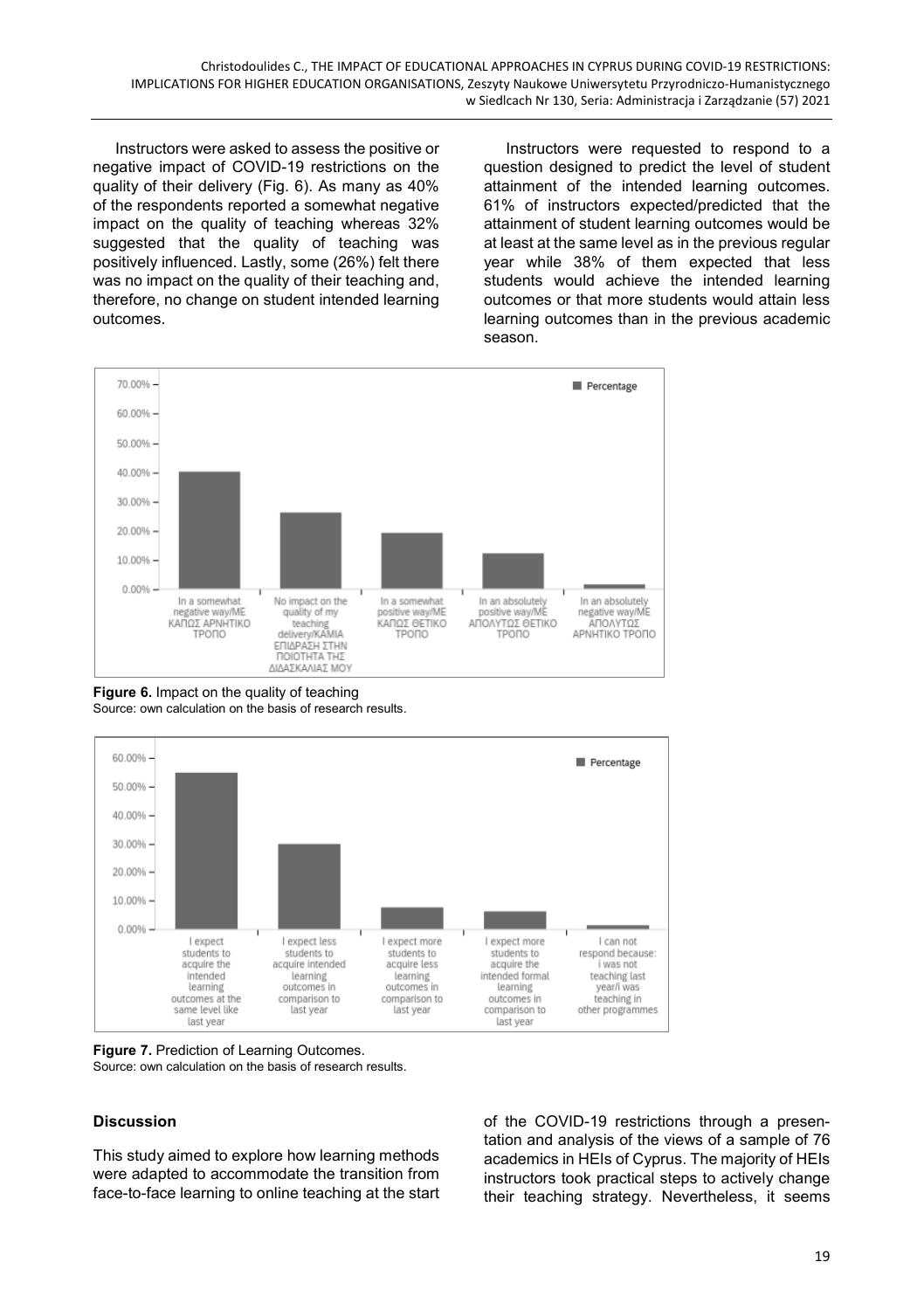that, although admittedly abrupt, the change in teaching approaches did prompt an academic discussion of teaching approaches; but a specific discussion of best practices was very limited. This may have reduced opportunities for enhanced engagement of students within the framework of the new conditionalities of teaching.

Despite the small size of the sample, there are indications that faculty members in Cyprus favour discussion over lectures as a technique or at least employ them on an equal footing, therefore concentrating on maintaining the students' focus and interest on the distant learning content. Along with assignments (instead of written exams and tests), academics view these three methods as indispensable to their online teaching, should restrictions continue. It appears, though, that a significant part of the academic personnel reported a negative impact of COVID-19 on their quality of teaching. This pragmatic approach may be potentially associated with the non-optimistic expectation (shared by one third of the staff participating in the study), that fewer students are expected to acquire intended learning outcomes in comparison to the 2019-2020 academic year. This may challenge findings that suggest a significant positive effect of the COVID-19 confinement on student performance (Gonzalez, 2020).

Notwithstanding this background, it seems appropriate to consider and pursue strategies to enhance skills and interaction since the most evident difference between online and traditional classrooms is that students and instructors cannot communicate face-to-face. Therefore, it is perhaps more appropriate to envisage a balanced combination of synchronous and asynchronous components in order to engage the diverse personalities of students in a more inclusive way which can maximize opportunities for self-learning and guided learning alike (Lapitan et al., 2021). Peer instruction, for example, is a model aimed at transferring learning out-of-class. It is purposed to identify and address common (to students) comprehension difficulties through teacher support (Mazur, 1997). Another method is the Flipped Classroom (Bergmann and Sams, 2022), whereby learning outside the classroom includes resources such as videos sent by teachers with the aim to "freeze time" so that cooperation is achieved through activities and problem solving (Nerantzi, 2020).

## **Conclusions**

The outcome(s) of COVID-19 challenges to Higher Education teaching both to national and international students in Cyprus may depend on how the learning process develops in the direction of enhanced learning experience. In this light, new methods need to be employed to facilitate a more student-centered environment despite difficulties (ECTS Users' Guide, 2015). HEIs leadership should secure support for such an endeavor in order to improve student performance and satisfaction which is related to classroom interaction and the achievement of learning goals. As far as HEIs management is concerned, student satisfaction represents a key output variable for their service provision (Moosmayer, 2012). Finally, it must be noted that this study is not without its limitations, since the sample was relatively small and could only offer some indications as to where teaching/learning was directed during the transition to online teaching. New empirical research may shed light on student-centered experiences related to student performance and satisfaction, on the application of student collaborative practice with digital practice and on other forms of enhancing learning in these stormy times.

## **References**

- Ali, W. (2020). Online and Remote Learning in Higher Education Institutes: A Necessity in the Light of Covid19 Pandemic. *Higher Education Studies*, 10(3): 16. https://doi.org/10.5539/ hes.v10n3p16.
- Bergmann, J., & Sams, A. (2012). *Flip your classroom: Reach every student in every class every day. International society for technology in education*.
- Caballero-Hernandez, J.A., Balderas, A., Palomo- -Duarte, M, Delatorre, P., Reinoso, A.J., Dodero, JM. (2020). Teamwork Assessment in Collaborative Projects Through Process Mining Techniques. *International Journal of Engineering Education*, 36, 470–482.
- Corbeil, J.R., & Valdes-Corbeil, M.E.J.E.Q. (2007). Are you ready for mobile learning? *Educause*, 30(2): 51. Retrieved from https://er.educause. edu/articles/2007/4/are-youready-for-mobilelearning.
- Coronavirus European response (20 March 2020) http://www.dipae.ac.cy/index.php/en/news-andevents/announcements/506-20-03-2020 coronavirus-european-response.
- CYQAA Eργαλεία για τηλεμαθήματα, http://www.dipae.ac.cy/index.php/el/neaekdiloseis/anakoinoseis-el/501-17-03-2020 ergaleia-tilemathima.
- CYQAA Πρότυπα Ποιότητας και Κατευθυντήριες Γραμμές για Εναλλακτικές Μορφές Αξιολόγησης, http://www.dipae.ac.cy/index.php/ el/nea-ekdiloseis/anakoinoseis-el/511-31-03- 2020-final-exams-koronoios.
- CYQAA. Eξ αποστάσεως συνέχιση των μαθημάτων, Επ' Αόριστον λόγω του COVID-19,